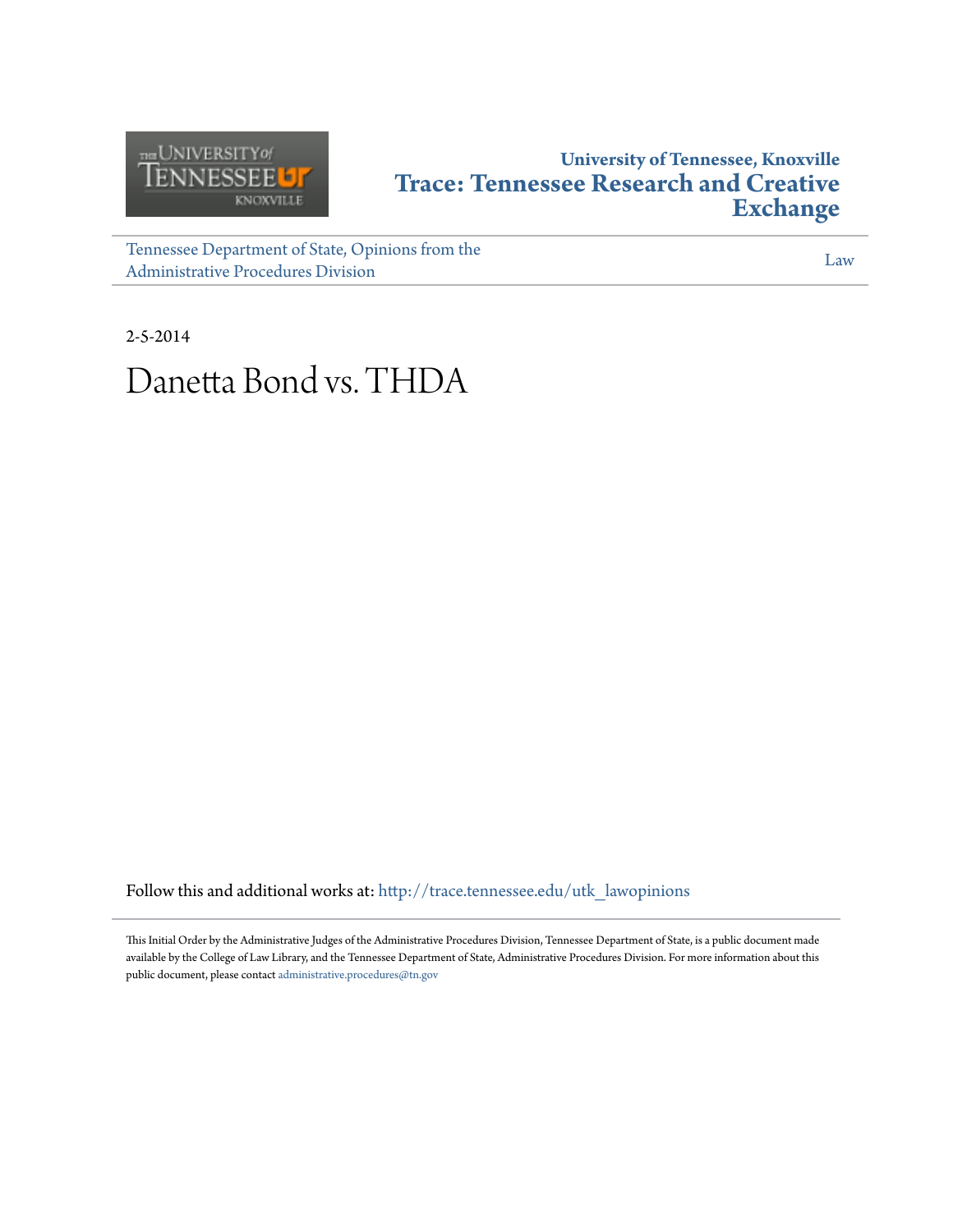#### **BEFORE THE TENNESSEE HOUSING DEVELOPMENT AGENCY**

**IN THE MATTER OF:** 

**DANETTA BOND DOCKET NO: 32.00-123511J** 

#### **ORDER**

This contested administrative case was heard at the Jackson Field Office of the Tennessee Housing Development Agency, on December 13, 2013, before Rob Wilson, Administrative Judge, assigned by the Secretary of State and sitting for the Tennessee Housing Development Agency. Bruce Balcom, Esq., represented the Tennessee Housing Development Agency ("THDA" or "the Agency"). The Respondent, Danetta Bond, proceeded on her own behalf.

The issue in this matter concerned THDA's request to terminate the rental assistance provided through the Agency to Ms. Bond. After consideration of the evidence and the arguments of the parties, it is determined that the request should be denied, and Ms. Bond's assistance should continue. This decision is based upon the following.

#### **FINDINGS OF FACT**

1. Danetta Bond is a participant in the THDA Housing Choice Voucher Program.

 2. On or around August 9, 2013, Ms. Bond experienced some financial difficulties which resulted in her utilities being disconnected for non-payment.

 3. Ms. Bond testified that her utilities were temporarily disconnected in August, but also testified that they were turned back on the same day after she made a payment to the City of Brownsville Utilities Department.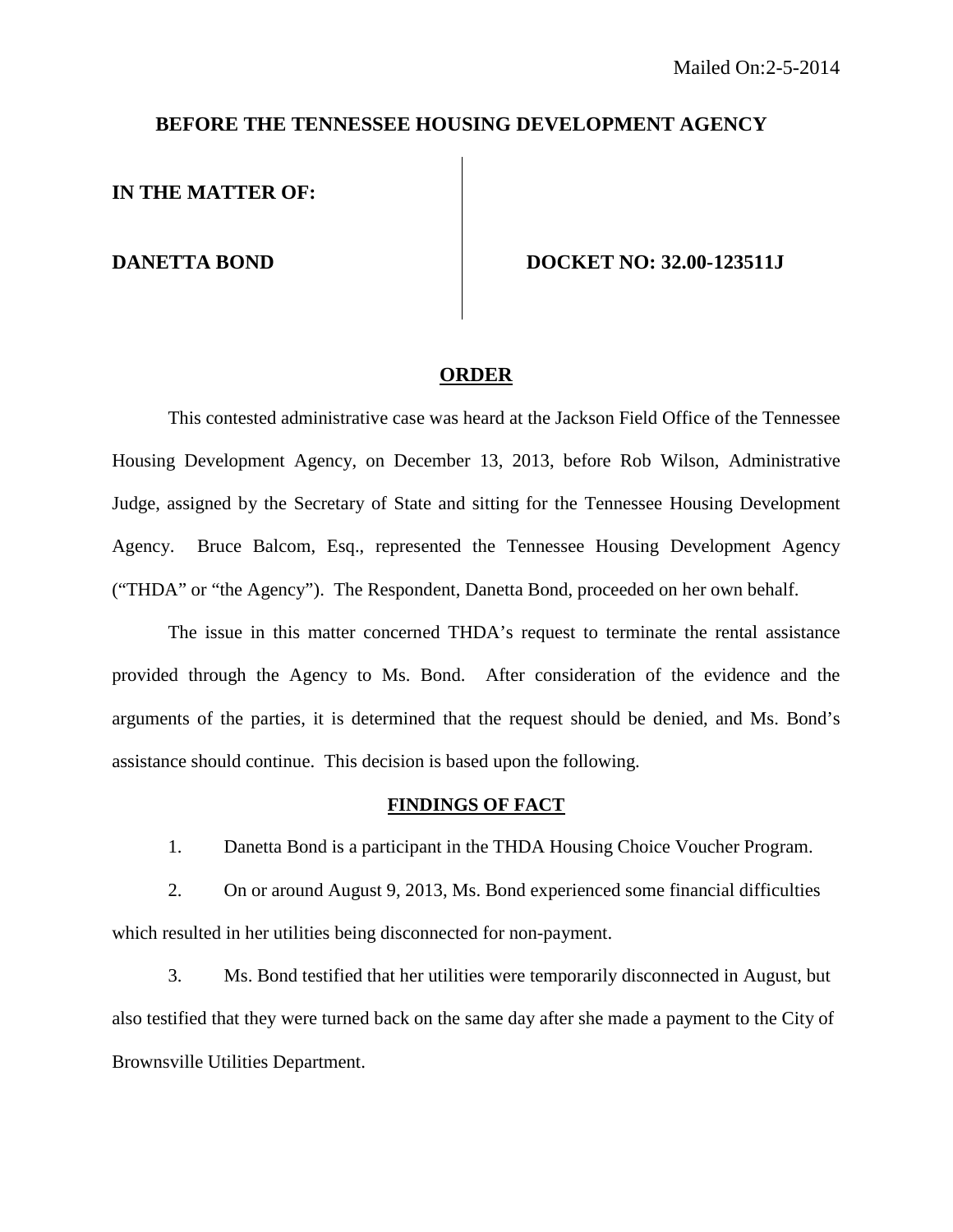4. On October 24, 2013, the Tennessee Housing Development Agency sent Ms. Bond a letter advising her that "THDA is proposing that your assistance under the Housing Choice Voucher Program be terminated. That correspondence told Ms. Bond that the termination was based upon the following program violation.

The assisted tenant failed to pay for any utilities that the owner is not required to pay for, but which are to be paid by the tenant. (24CFR982.404) (HQS Violation of Family Obligation).

It does not appear that anyone from THDA sent Ms. Bond a written notice demanding that she remedy any breach of a housing quality standard.

5. Ms. Bond filed a timely appeal.

### **CONCLUSIONS OF LAW**

 1. The Tennessee Housing Development Agency (THDA) Rental Assistance Program qualifies as a Public Housing Authority (PHA) under section 8, Tenant Based Assistance: Housing Choice Voucher Program, as found in the Code of Federal Regulations, 24 CFR 982.

 2. The PHA may terminate rental assistance for several stated reasons, including violation of "any family obligations under the program." 24 CFR 982.552.

 3. 24 CFR §982.552 (c)(1)(i) describes the obligations of a family participating in the voucher program, including a "HQS [housing quality standard] breach caused by family. The family is responsible for an HQS breach caused by the family as described in section 982.404(b).

4. 24 CFR §982.551 (c) . The referenced regulation notes that,

2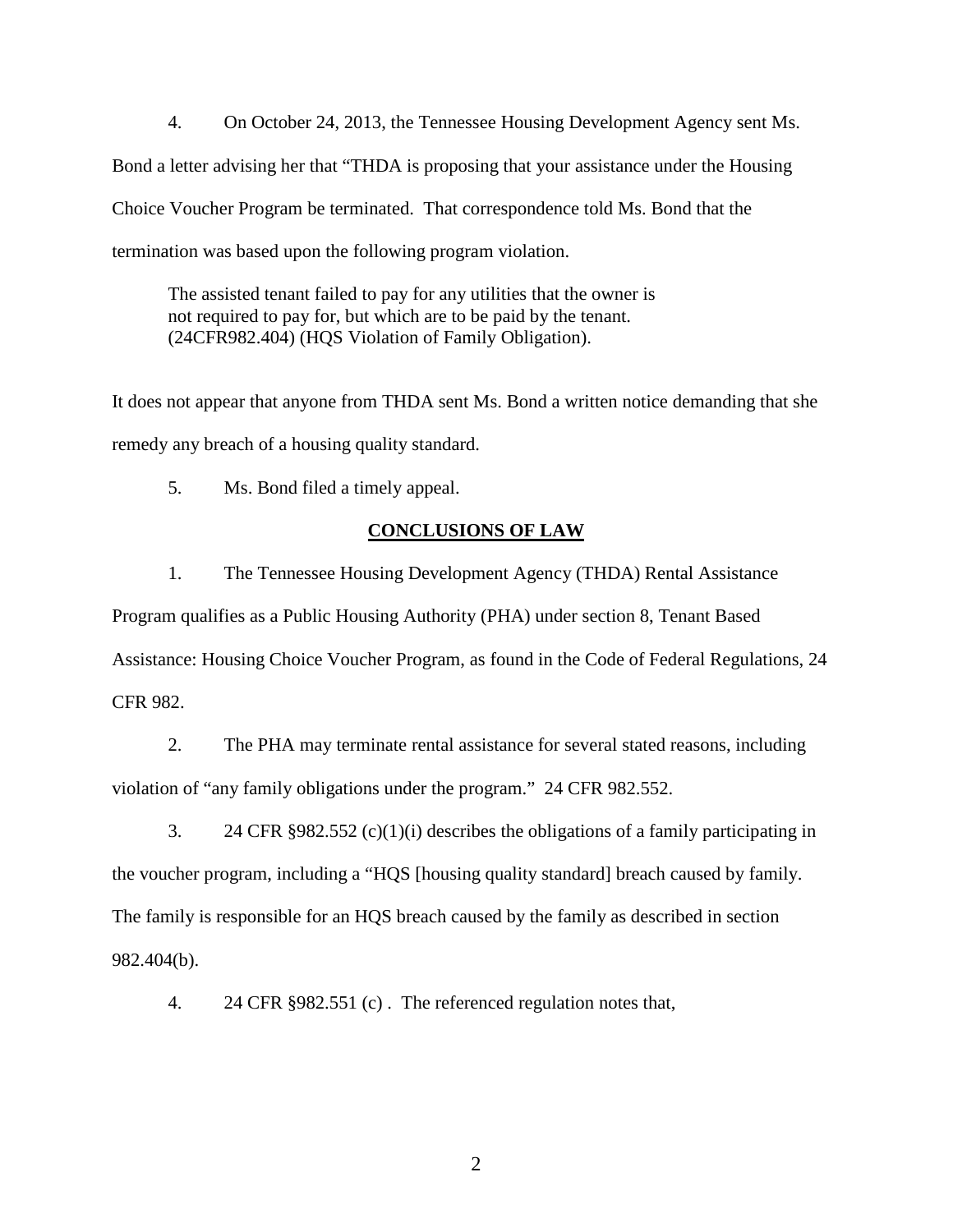"The family is responsible for a breach of the HQS that is caused by any of the following: The family fails to pay for any utilities that the owner is not required to pay for, but which are to be paid by the tenant..."

 5. The regulations continue by explaining what must occur if there is a breach of a housing quality standard.

> If an HQS caused by the family is life threatening, the family must correct the defect within no more than 24 hours. For other family-caused defects, the family must correct the defect within no more than 30 calendar days (or any PHA-approved extension.)

In summary, a family violated this specific obligation if it fails to correct a housing quality standard breach that has been caused by the failure to pay for utilities. In the instant matter, Ms. Bond's uncontested testimony establishes that she corrected the defect within 24 hours.

 6. The Tennessee Housing Development Agency must rely on the grounds for termination as set forth in the federal regulations. A public housing agency cannot expand or modify the grounds contained in the regulation. Hill v. Richardson, 740 F. Supp. 1393, 1397-99 (S.D. Ind. 1990); In Re Sweeney, 215 B.R. 97, 103 (Bankr. E.D. Penn. 1997).

#### **ANALYSIS**

 There was no testimony presented that there was any specific housing quality standard breached because Ms. Bond's utilities had been disconnected for less than 24 hours. The THDA rental specialist did not inspect the Bond home after learning that the utilities had been disconnected. Ms. Bond testified that the utilities were reconnected the same day they were turned off. There was no testimony from the owner of the residence that there were any damages caused by the temporary utility disconnection, and no testimony to establish that the utilities were disconnected for more than 24 hours. The Tennessee Housing Development Agency has

3